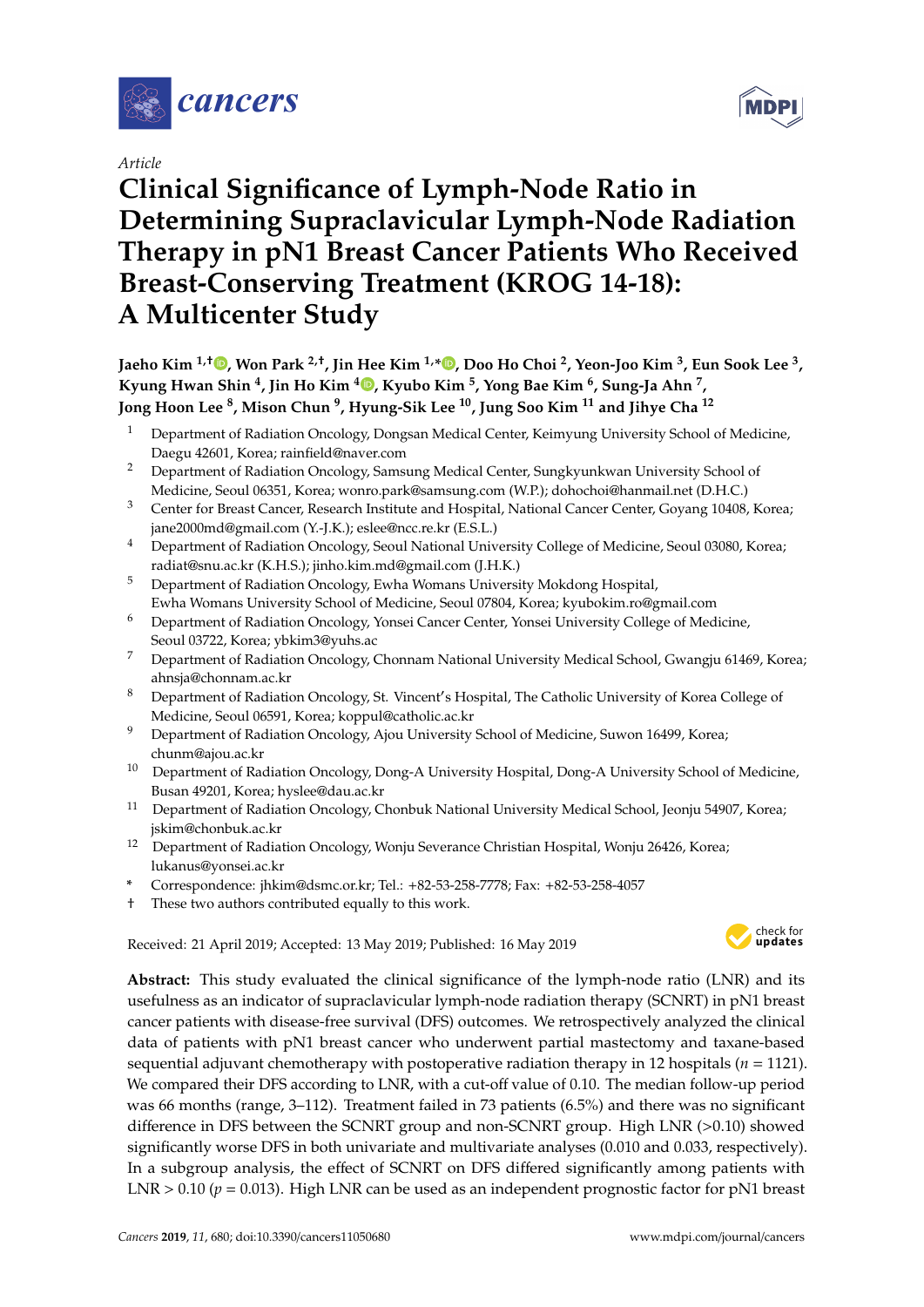cancer patients treated with partial mastectomy and postoperative radiotherapy. It may also be useful in deciding whether to perform SCNRT to improve DFS.

**Keywords:** breast cancer; radiotherapy; lymph-node ratio; disease-free survival

# **1. Introduction**

In addition to surgery, chemotherapy and radiotherapy are both important in curative breast cancer treatment. Radiotherapy has a significant role in the removal of microscopic tumor cells from remnant breast tissue after breast-conserving surgery [\[1\]](#page-7-0). Radiotherapy is used to treat not only the remaining breast tissue, but also the tumor cells in the regional lymphatic system, including the axillar and internal mammary lymph nodes. This prevents locoregional failure in patients with breast-conserving surgery and lymph-node metastasis after axillary-lymph-node dissection. It can also reduce distant metastasis [\[2\]](#page-7-1). The Danish Breast Cancer Cooperative Group reported the benefits of radiation therapy targeting the supraclavicular area in high-risk breast cancer patients [\[3,](#page-7-2)[4\]](#page-7-3). The current guidelines generally recommend that elective nodal irradiation (ENI) be applied to the regional lymphatics as well as the whole breast in locally advanced breast cancer [\[5–](#page-7-4)[7\]](#page-7-5).

The use of ENI in pathological N1 breast cancer patients is still controversial. Taxane-based chemotherapy has been used as an effective adjuvant therapy for breast cancer for decades, reducing the importance of elective nodal irradiation in low-risk breast cancer [\[8–](#page-7-6)[10\]](#page-7-7). There is no consensus on whether ENI should be administered to patients with a low risk of regional lymphatic metastasis, such as those with N1 breast cancer [\[6](#page-7-8)[,11–](#page-7-9)[13\]](#page-8-0). The current National Comprehensive Cancer Network (NCCN) guidelines also recommend that ENI be strongly considered in N1 breast cancer [\[14\]](#page-8-1).

In a study based on existing Korean Radiation Oncology Group (KROG) 14-18 data, supraclavicular lymph-node radiation therapy (SCNRT) was ineffective in N1 breast cancer patients undergoing taxane-based chemotherapy [\[15\]](#page-8-2). However, several studies have reported that various risk factors affect the outcomes of patients with N1 breast cancer, and claimed that ENI can be beneficial in patients with N1 breast cancer, depending on the risk factors present [\[16](#page-8-3)[–18\]](#page-8-4). The lymph-node ratio (LNR), defined as the proportion of positive axillary lymph nodes among the total number of axillary lymph nodes removed, is recognized as one of these risk factors. Although the absolute number of axillary lymph nodes affected by metastasis is associated with a poor prognosis in the American Joint Committee on Cancer (AJCC) guidelines, axillary-lymph-node dissection techniques may differ across different institutions [\[19\]](#page-8-5). Therefore, the number of lymph nodes removed may differ, even when patients have the same numbers of metastatic lymph nodes [\[20\]](#page-8-6). Several studies have investigated whether LNR can be used to ensure more accurate nodal staging [\[19](#page-8-5)[–21\]](#page-8-7). In a previous single-center retrospective study that examined the relationship between LNR and SCNRT, LNR was found to have utility as an indicator of the suitability of SCNRT [\[22\]](#page-8-8). Against this background, it was investigated whether LNR can be used as an index of the suitability of SCNRT in multicenter studies.

# **2. Materials and Methods**

# *2.1. Study Design and Patients*

In this study, the records of patients diagnosed with N1 breast cancer who underwent breast-conserving surgery between January 2006 and December 2010 at one of 12 hospitals that are members of KROG were examined. Patients who underwent Adriamycin/Taxol (AT) chemotherapy and post-lumpectomy radiotherapy for N1 breast cancer within this period were included in this study. The eligibility criteria were patients with N1 breast cancer who underwent breast-conserving surgery and axillary-lymph-node dissection, who completed postoperative AT chemotherapy and radiotherapy as planned, and for whom information regarding the pathological features of the tumor was available.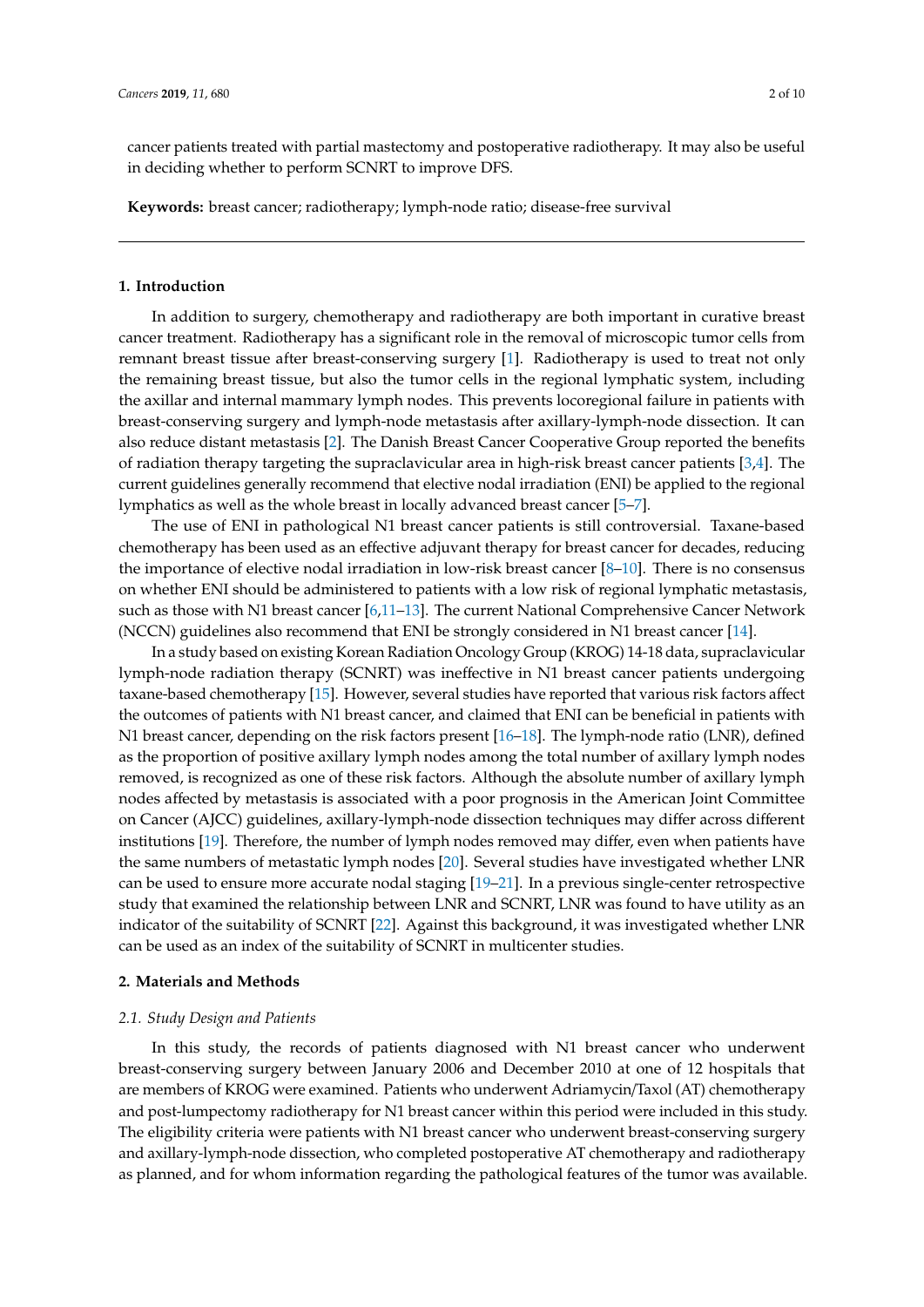The exclusion criteria were patients who received neoadjuvant chemotherapy or chemotherapy other than AT, had a previous history of malignancy, or were male. Patients with fewer than 10 dissected lymph nodes in total were also excluded from the study to ensure accurate lymph node evaluation. The Institutional Review Board of each participating hospital approved the current study.

The patient data collected were age; the pathological features of each tumor, such as the tumor size, number of tumors, and resection margin; number of positive lymph nodes; histological grade; presence of lymphovascular invasion; and expression status of the estrogen receptor (ER), progesterone receptor (PR), and human epidermal growth factor receptor 2 (HER2). Positivity for ER or PR was defined as an Allred score of 3–8 on immunohistochemistry (IHC). HER2 positivity was defined as either 3+ on IHC staining or 2+ on IHC with a positive fluorescence in situ hybridization or chromogenic in situ hybridization signal. The molecular subtype of each breast cancer was categorized as follows: ER+ or PR+, and HER2− (luminal A); ER+ or PR+, and HER2+ (luminal B); ER−, PR−, and HER2+ (HER2 enriched); or ER−, PR−, and HER2− (triple negative). The optimal cut-off value for LNR was determined with an analysis of the area under the curve (AUC) of a receiver-operating characteristic (ROC) curve. A value of 0.10, for which the sensitivity and specificity were highest, was chosen as the optimal cut-off point for LNR.

## *2.2. Treatments*

In this study, patients who had undergone more than 10 lymph-node dissections after axillary-lymph-node dissection were evaluated. The patients were treated with adjuvant chemotherapy consisting of doxorubicin and cyclophosphamide, followed by paclitaxel or docetaxel, and then by the appropriate adjuvant hormone therapy based on the presence of hormone receptors and the HER2 receptor. All patients underwent whole-breast irradiation (WBI) and tumor-bed boost, and SCNRT was selected according to each institution's policy or physician's preference.

The dose of irradiation for the whole breast was 45.0–60.4 Gy at 1.8–3.0 Gy per fraction and the dose for the tumor bed was 4.0–19.8 Gy at 1.8–4.0 Gy per fraction. The radiation dose to the supraclavicular lymph nodes (SCN) was 45.0–50.4 Gy at 1.8–2.0 Gy per fraction. The borders of each field of WBI or WBI+SCNRT were defined differently in the 12 hospitals according to each institutional policy. The axillary lymph nodes were not intentionally irradiated, but level I and a proportion of level II axillary lymph nodes were covered during WBI while a proportion of the level II and level III axillary lymph nodes and the SCN were irradiated during SCNRT. The inclusion of the internal mammary lymph node in the radiation field was determined according to each hospital's policy, considering the location of the primary tumor, pathologic findings, and status of the metastatic lymph nodes.

### *2.3. Follow-Up and Endpoints*

Disease-free survival (DFS) was defined as the time from the date of diagnosis to any recurrence. The patients were followed up on every 3–6 months after surgery with history and physical examinations in each hospital. Mammography was performed every 12 months. Additional imaging studies were performed in patients with suspicious clinical signs or symptoms.

#### *2.4. Statistical Analysis*

Data were analyzed with SPSS ver. 20.0 for Windows (SPSS Inc., Chicago, IL, USA). The Kaplan–Meier method was used to analyze disease-free survival (DFS) and statistical significance was determined with a log-rank test. Cox's stepwise regression analysis was used for the multivariable analysis. Statistically significant variables in the univariate analysis  $(p < 0.05)$  were included in the Cox's regression model. Statistical significance was set at *p* < 0.05.

# **3. Results**

The characteristics of the patients with pN1 breast cancer are summarized in Table [1.](#page-3-0) In total, 1121 patients satisfied the inclusion criteria for this study and were enrolled. Among them, 745 patients did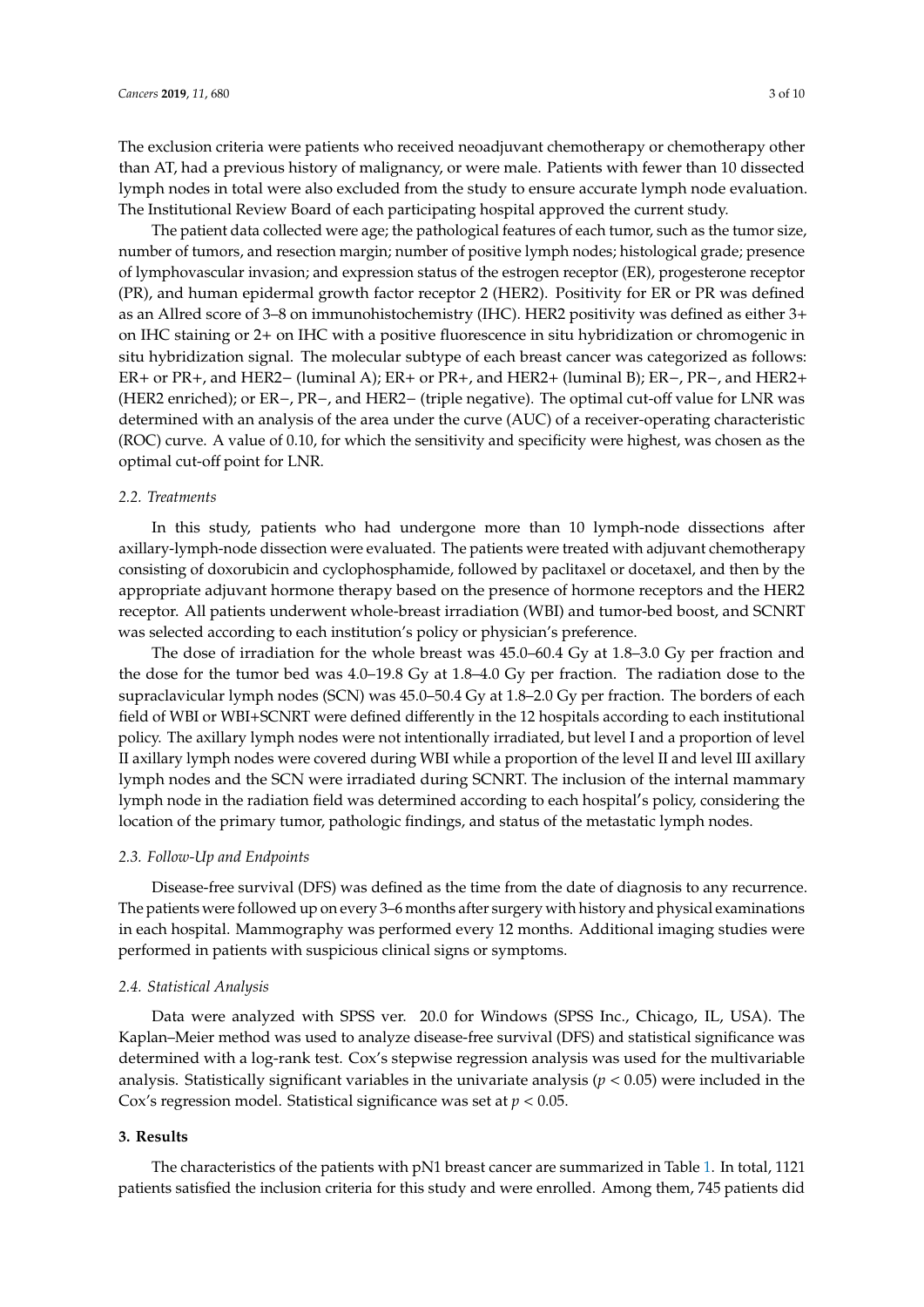not undergo SCNRT and 376 patients did undergo SCNRT. The presence of an extensive intraductal component (EIC), lymphovascular invasion (LVI), number of positive lymph nodes, LNR, and the presence of an extracapsular extension (ECE) occurred significantly more frequently in the SCNRT group than in the non-SCNRT group. LNR was statistically independent of other prognostic factors, such as age, type of surgery, T stage, resection margin, LVI, molecular subtype, and histological grade.

<span id="page-3-0"></span>

|              |                 | Number of Patients (%) |              |           |  |
|--------------|-----------------|------------------------|--------------|-----------|--|
|              | Characteristics | Non-SCNRT              | <b>SCNRT</b> | $p$ Value |  |
|              |                 | $(n = 745)$            | $(n = 376)$  |           |  |
| Age (years)  | $\leq45$        | 442 (59.3)             | 221 (58.8)   | 0.859     |  |
|              | >45             | 303 (40.7)             | 155 (41.2)   |           |  |
| OP site      | Left            | 343 (46.0)             | 193 (51.3)   | 0.094     |  |
|              | Right           | 402(54.0)              | 183 (48.7)   |           |  |
| Pathology    | <b>IDC</b>      | 702 (94.2)             | 346 (92.0)   | 0.157     |  |
|              | Others          | 43(5.8)                | 30(8.0)      |           |  |
| T stage      | T <sub>1</sub>  | 388 (52.1)             | 181 (48.1)   | 0.282     |  |
|              | T <sub>2</sub>  | 351 (47.1)             | 192 (51.1)   |           |  |
|              | T <sub>3</sub>  | 6(0.8)                 | 2(0.5)       |           |  |
|              | T <sub>4</sub>  | 0(0.0)                 | 1(0.3)       |           |  |
| Number of    | Single          | 615 (82.6)             | 318 (84.6)   | 0.392     |  |
| tumors       | Multiple        | 130 (17.4)             | 58 (15.4)    |           |  |
| Resection    | Clear           | 682 (92.2)             | 351 (93.9)   | 0.588     |  |
| margin       | Less than 1 mm  | 51(6.9)                | 20(5.3)      |           |  |
|              | Positive        | 7(0.9)                 | 3(0.8)       |           |  |
|              | Unknown         | 5                      | 2            |           |  |
| EIC          | $(-)$           | 344 (71.2)             | 225 (63.9)   | 0.025     |  |
|              | $(+)$           | 139 (28.8)             | 127 (36.1)   |           |  |
|              | Unknown         | 262                    | 24           |           |  |
| LVI          | $(-)$           | 360 (49.0)             | 81 (24.0)    | < 0.001   |  |
|              | $(+)$           | 375 (51.0)             | 256 (76.0)   |           |  |
|              | Unknown         | 10                     | 39           |           |  |
| HG           | I or II         | 452 (61.9)             | 235(63.0)    | 0.725     |  |
|              | Ш               | 278 (38.1)             | 138 (37.0)   |           |  |
|              | Unknown         | 15                     | 3            |           |  |
| Anti-HER2    | $(-)$           | 678 (91.0)             | 339 (90.2)   | 0.644     |  |
| therapy      | $(+)$           | 67(9.0)                | 37(9.8)      |           |  |
| Dissected    | $<$ 20          | 456 (61.2)             | 245 (65.2)   | 0.197     |  |
| LNs          | $\geq$ 20       | 289 (38.8)             | 131 (34.8)   |           |  |
| Number of    | 1               | 509 (68.5)             | 121 (32.2)   | < 0.001   |  |
| positive LNs | $\overline{c}$  | 161 (21.7)             | 145 (38.6)   |           |  |
|              | 3               | 73 (9.8)               | 110 (29.3)   |           |  |
|              | Unknown         | 2                      | 0            |           |  |
| LNR          | $\leq 0.10$     | 599 (80.6)             | 189 (50.3)   | < 0.001   |  |
|              | >0.10           | 144 (19.4)             | 187 (49.7)   |           |  |
|              | Unknown         | $\overline{2}$         | 0            |           |  |
| <b>ECE</b>   | $(-)$           | 369 (52.4)             | 92 (31.8)    | < 0.001   |  |
|              | $^{(+)}$        | 335 (47.6)             | 197 (68.2)   |           |  |
|              | Unknown         | 41                     | 87           |           |  |
| Hormone      | $(-)$           | 172 (23.1)             | 86 (22.9)    | 0.917     |  |
| therapy      | $(+)$           | 571 (76.9)             | 290 (77.1)   |           |  |
|              | Unknown         | 2                      | 0            |           |  |
| Molecular    | Luminal A       | 498 (67.0)             | 247 (65.7)   | 0.19      |  |
| subtype      | Luminal B       | 71 (9.5)               | 49 (13.0)    |           |  |
|              | HER2-enriched   | 53 (7.1)               | 17(4.5)      |           |  |
|              | Triple negative | 122 (16.4)             | 63 (16.8)    |           |  |
|              | Unknown         | 1                      | 0            |           |  |
|              |                 |                        |              |           |  |

**Table 1.** Patient characteristics.

Abbreviations: SCNRT, supraclavicular lymph node radiation therapy; OP, operation; IDC, invasive ductal carcinoma; EIC, extensive intraductal component; LVI, lymphovascular invasion; HG, histologic grade; HER2, human epidermal growth factor receptor 2; LNR, lymph-node ratio; ECE, extracapsular extension.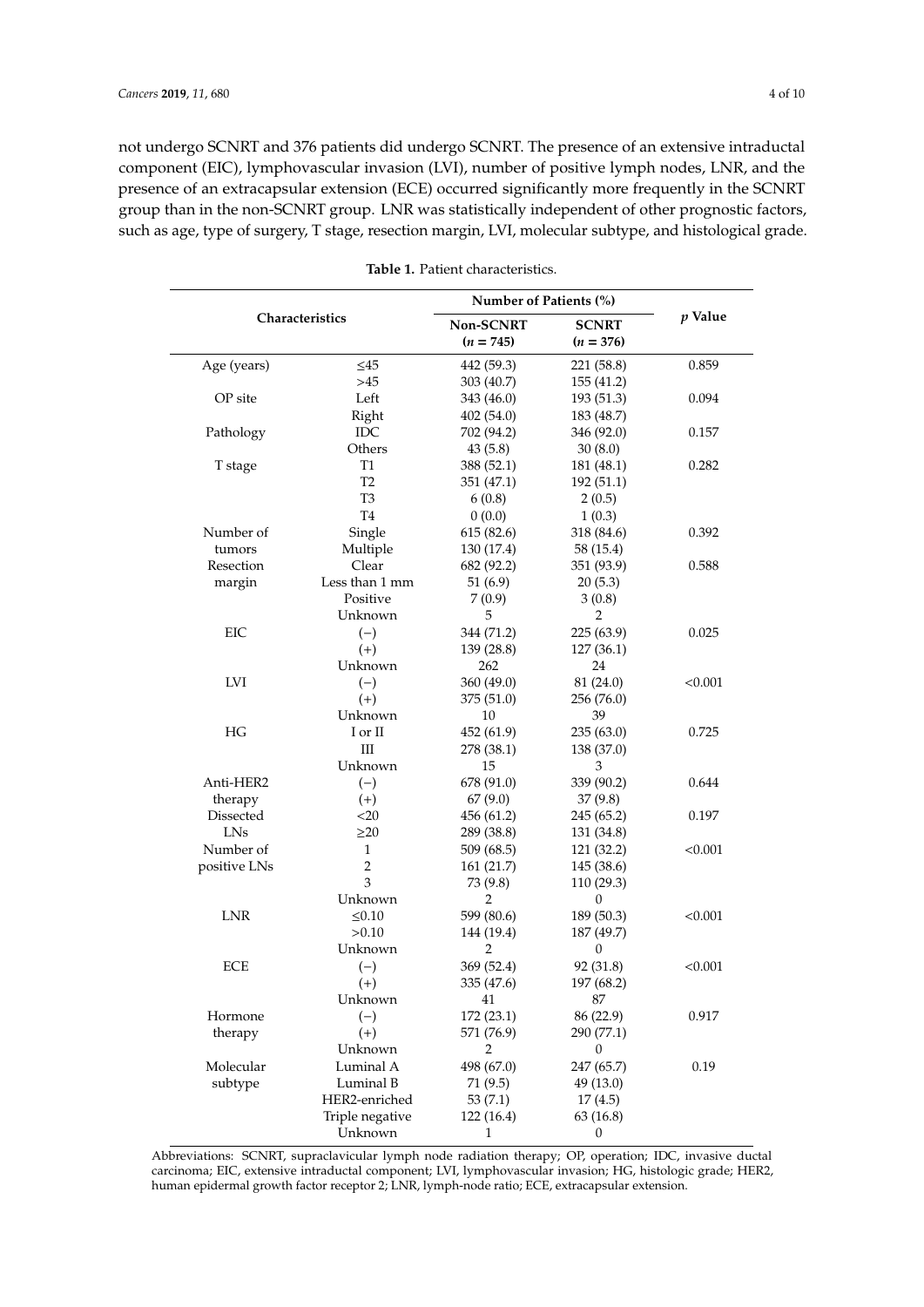<span id="page-4-0"></span>The median follow-up time was 66 months (range, 3–112). The overall 5-year DFS was 93.7%. The 5-year DFS in the subgroup was 92.8% in the SCNRT group and 94.1% in the non-SCNRT group. The patterns of failure are shown in Table [2.](#page-4-0) Distant metastasis was the major pattern of failure, and regional recurrence limited to the SCN occurred in less than 1% of the total patients.

| No. Patients (%) |  |  |
|------------------|--|--|
|                  |  |  |
| $66(3-112)$      |  |  |
|                  |  |  |
| 1048 (93.5)      |  |  |
| 8 (0.7)          |  |  |
| 5(0.4)           |  |  |
| 45(4.0)          |  |  |
| 1(0.1)           |  |  |
| 11(1.0)          |  |  |
| 3(0.3)           |  |  |
|                  |  |  |

**Table 2.** Patterns of failure.

Abbreviations: NED, no evidence of disease; LR, local recurrence; RR, regional recurrence; DM, distant metastasis.

A univariate analysis of DFS showed that T stage, LVI, histological grade, luminal type, and LNR were significant factors affecting DFS. In a multivariate analysis of these factors, T stage, LVI, histological grade, and LNR significantly affected DFS (Tables [3](#page-4-1) and [4\)](#page-5-0).

A subgroup analysis according to SCNRT was performed to analyze the risk of recurrence according to differences in LNR. In this analysis, the risk of recurrence differed significantly according to LNR in the non-SCNRT group, but there was no such difference in the SCNRT group (Figure [1\)](#page-5-1). The use of SCNRT reduced the difference in the incidence of recurrence according to LNR.

<span id="page-4-1"></span>

| <b>Characteristics</b> |               | No. (%)     | 5-Year DFS | $p$ Value |
|------------------------|---------------|-------------|------------|-----------|
| T stage                | T1            | 569 (50.7)  | 97.1       | < 0.001   |
|                        | $T2-4$        | 552 (49.2)  | 90.2       |           |
| Number of              | Single        | 933 (83.2)  | 93.9       | 0.953     |
| tumors                 | Multiple      | 188 (16.8)  | 93.1       |           |
| Resection              | $>1$ mm       | 1033 (92.1) | 93.8       | 0.634     |
| margin                 | $<1$ mm       | 81 (7.2)    | 92.5       |           |
| EIC                    | $(-)$         | 569 (50.8)  | 94.8       | 0.213     |
|                        | $(+)$         | 266 (23.7)  | 91.8       |           |
| <b>LVI</b>             | $(-)$         | 441 (39.3)  | 97.0       | 0.001     |
|                        | $(+)$         | 631 (56.3)  | 91.4       |           |
| HG                     | I or II       | 687 (61.3)  | 96.1       | < 0.001   |
|                        | Ш             | 416(37.1)   | 89.9       |           |
| <b>LNR</b>             | < 0.10        | 788 (70.3)  | 94.9       | 0.010     |
|                        | >0.10         | 331 (29.5)  | 90.8       |           |
| <b>ECE</b>             | $(-)$         | 461 (41.1)  | 92.7       | 0.110     |
|                        | $(+)$         | 532 (47.5)  | 94.9       |           |
| Molecular              | Lumimal A     | 463 (41.3)  | 96.0       | 0.008     |
| Subtype                | Non-luminal A | 657 (58.6)  | 82.1       |           |

**Table 3.** Univariate analysis of disease-free survival.

Abbreviations: EIC, extensive intraductal component; LVI, lymphovascular invasion; HG, histologic grade; LNR, lymph-node ratio; ECE, extracapsular extension.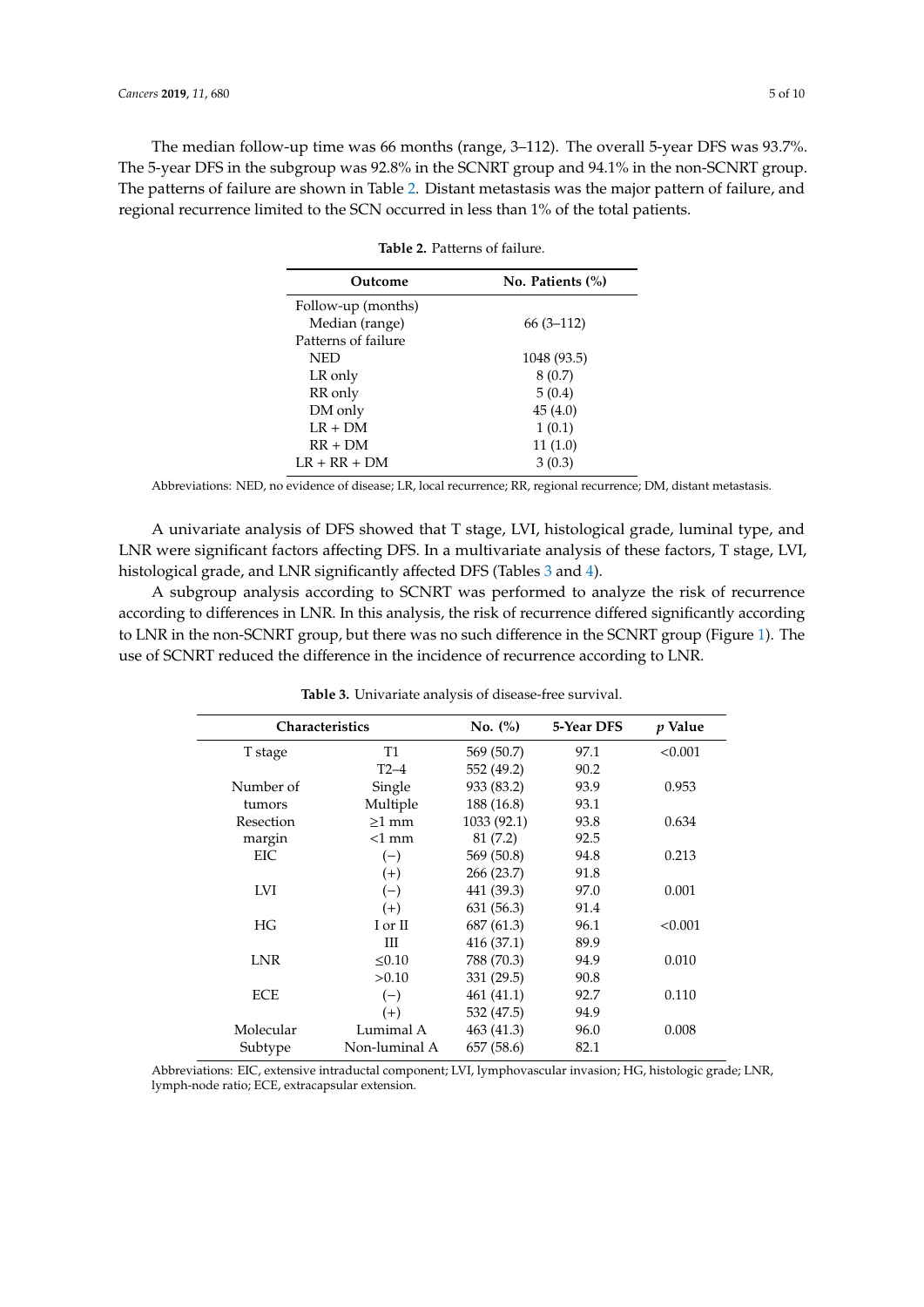<span id="page-5-0"></span>

| <b>Characteristics</b> |                             | <b>Cox Regression Model</b> |                 | <i>v</i> Value |
|------------------------|-----------------------------|-----------------------------|-----------------|----------------|
|                        |                             | <b>Hazard Ratio</b>         | 95% CI          |                |
| T stage                | $T1$ vs. $T2-4$             | 2.628                       | 1.489-4.638     | 0.001          |
| <b>LVI</b>             | $(-)$ vs. $(+)$             | 1.92                        | 1.071-3.441     | 0.028          |
| HG                     | I or II vs. III             | 2.288                       | 1.349–3.880     | 0.002          |
| LNR                    | $\leq 0.10$ vs. $> 0.10$    | 1.689                       | 1.043-2.737     | 0.033          |
| Molecular subtype      | Luminal A vs. non-luminal A | 1.029                       | $0.695 - 2.121$ | 0.496          |

Table 4. Multivariate analysis of disease-free survival.

Abbreviations: LVI, lymphovascular invasion; HG, histologic grade; LNR, lymph-node ratio.

<span id="page-5-1"></span>

**Figure 1.** Kaplan-Meier estimates of recurrent rate according to LNR in SCNRT treatment subgroups.

**Figure 1.** Kaplan‐Meier estimates of recurrent rate according to LNR in SCNRT treatment subgroups.

# **4. Discussion**

 it is widely accepted that postoperative locoregional radiation therapy reduces locoregional recurrence Although many studies have reported that ENI is not required by patients with pN0 breast cancer, and mortality in patients with lymph-node-positive breast cancer [\[23\]](#page-8-9). However, its effectiveness in N1 breast cancer patients treated with systemic chemotherapy is still unclear [\[24,](#page-8-10)[25\]](#page-8-11). In this context, the NCCN guidelines recommend the use of SCNRT in patients with N1 breast cancer as for level of evidence IIB [\[14\]](#page-8-1).

Appropriate chemotherapy for breast cancer patients not only prevents systemic metastasis of the cancer, but also reduces the risk of locoregional recurrence [\[26\]](#page-8-12). The recurrence rate after treatment has been steadily declining with the development of surgical and adjunct therapies, and questions about the utility of SCNRT for early breast cancer patients have begun to emerge [\[27\]](#page-8-13). The frequency of adverse effects, such as lymphedema, increases when SCNRT is used with systemic chemotherapy. A previous study based on the KROG 14–18 patient data used in the present study showed that SCNRT was unnecessary in the N1 patient group and increased adverse effects [\[15,](#page-8-2)[28\]](#page-8-14). In the case of another side effect, brachial plexopathy, the risk showed 1.3% in the conventional 50 Gy SCNRT group, but the risk was increased with adjuvant chemotherapy or total dose over 50 Gy to the brachial plexus [\[29\]](#page-9-0).

Although the risk is low, treatment failure in N1 breast cancer occurs in regional and distant areas, and may be related to microscopic tumor cells in the regional lymphatic system, which can be removed with SCNRT. SCNRT still plays an important role in breast cancer treatment within this context. This may justify the use of SCNRT in selected patients with high-risk N1 breast cancer, rather than in all patient groups. Using SCNRT for N1 breast cancer is an interesting issue in the field of radiation oncology, and several studies have recommended that SCNRT be performed after various risk factors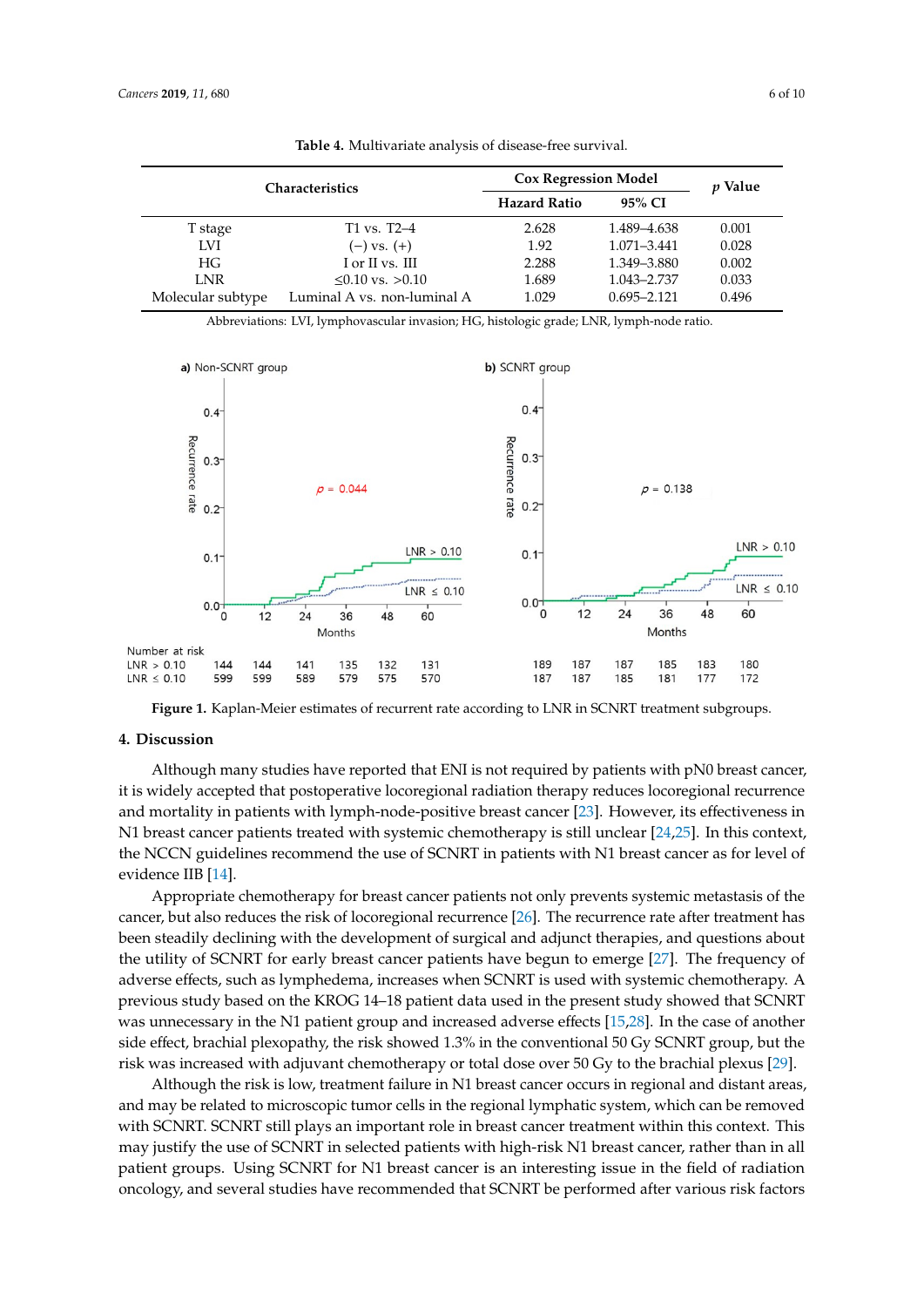are considered, but not in all patient groups [\[17,](#page-8-15)[18\]](#page-8-4). SCNRT can entail radiation side effects, such as lymphedema, brachial plexopathy, and radiation pneumonitis, so it should not be performed for small potential benefits alone. The benefits of SCNRT and its adverse effects in N1 breast cancer patients are highly controversial, and are affected by other modalities, such as the chemotherapy regimen and tumor characteristics. Therefore, its benefits should be clarified in a prospective study.

In this study, the utility of LNR was investigated as a factor to be considered in selecting SCNRT as a treatment for N1 breast cancer patients. Several studies have reported that nodal staging using LNR can predict the prognosis more effectively than conventional AJCC nodal staging [\[19,](#page-8-5)[20,](#page-8-6)[30\]](#page-9-1). In patients with N1 breast cancer with a relatively small number of metastatic lymph nodes, the prognosis can vary according to the total number of dissected lymph nodes, even in patients with the same number of metastatic lymph nodes. Therefore, this study investigated whether the utility of SCNRT can be estimated from LNR. This study was conducted with KROG 14–18 patients, and previous studies using the same patient group showed that SCNRT was ineffective in N1 breast cancer patients [\[15\]](#page-8-2). In the present study, it was demonstrated that SCNRT may be beneficial in patients with high LNRs, despite the use of taxane-based chemotherapy.

This study had several limitations. In addition to the limitations of all retrospective studies, there was no definitive standard according to which all institutions decided whether or not to administer SCNRT. Similarly, internal mammary node irradiation was also applied without clear criteria, which blurred the conclusions of this study. The difficulty in evaluating adverse effects was another limitation of this study. It is well known that SCNRT induces lymphedema. According to preliminary findings reported by Coen et al., the addition of regional lymph-node radiotherapy significantly increased the risk of lymphedema from 1.8% to 8.9% (*p* = 0.0001) [\[28\]](#page-8-14). When considering the use of SCNRT, clinicians should weigh the potential benefits of SCNRT in disease control against the increased risk of lymphedema. A previous study based on existing KROG 14–18 data showed that lymphedema occurred in 16.6% of patients after WBI+ and SCNRT, but in only 10.7% of patients after WBI alone (*p* = 0.04) [\[15\]](#page-8-2). To compare the benefits of SCNRT, a prospective study is required to establish more precise criteria. In this study, regional recurrence in the SCN, which is the main target of SCNRT, occurred in only 1% of patients. This is a very low recurrence rate upon which to base the claim that SCNRT should be performed in all patients. It is difficult to accept that SCNRT should be used to control recurrence, which occurs in only 1% of patients, given its adverse effects mentioned above. This study has shown that SCNRT also significantly reduced the risk of distant metastasis, as well as regional lymph-node recurrence. This may be because SCNRT controls the tumor burden in the SCN region, which may be the seed bed of distant metastases. Distant metastasis is the main failure pattern in N1 breast cancer patients, so this study has demonstrated that SCNRT has some therapeutic benefits over and above the control of regional recurrence. Lastly, the fact that there are characteristic differences between SCNRT group and non-SCNRT group is a weakness of the study. These characteristics are significantly higher in the SCNRT group and are generally known as poor prognosis factors, such as LVI, LNR, and ECE [\[13\]](#page-8-0). Despite these poor prognosis factors in the SCNRT group, there was no difference in recurrence rate between the two groups and it can be interpreted as indicating the effect of SCNRT.

Despite the several limitations described above, this multicenter study suggests that the use of SCNRT in patients receiving taxane-based chemotherapy may be beneficial if SCNRT is performed selectively. The study is important because it offers another direction of selective SCNRT for N1 breast cancer. Selective SCNRT can reduce unnecessary radiation exposure in N1 breast cancer patients and reduce the recurrence rate in appropriate patients, with a more patient-specific treatment.

## **5. Conclusions**

In this DFS analysis, the patients with high LNR  $(>0.10)$  showed benefit with DFS outcomes by SCNRT. This study has shown that LNR can be used as an independent prognostic factor in patients with N1 breast cancer and as a useful index when determining whether to perform SCNRT. However,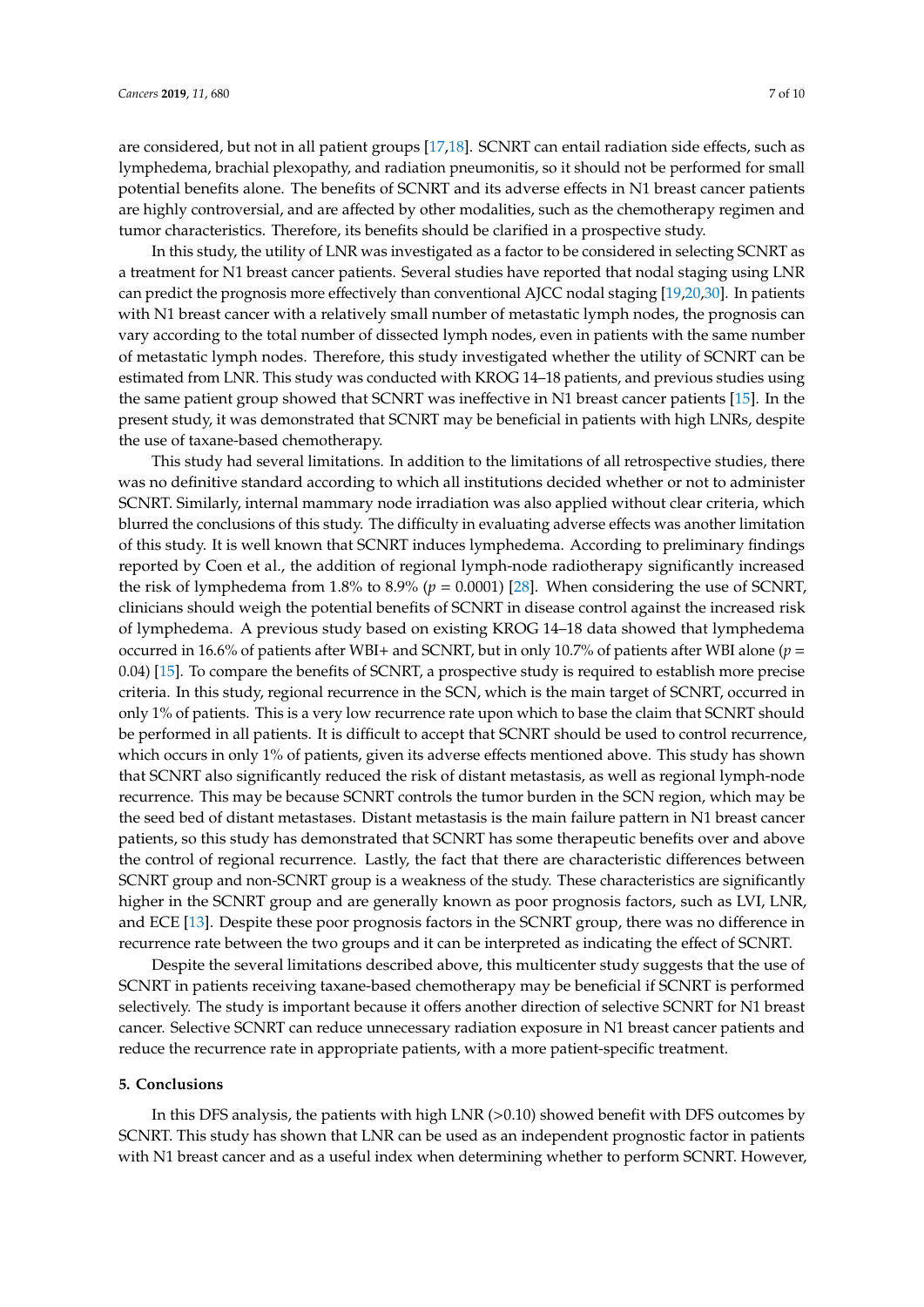we did not establish whether the benefits of this treatment are sufficient to risk the associated adverse effects. Prospective studies are required to examine these issues.

**Author Contributions:** Conceptualization, J.H.K. (Jin Hee Kim); data curation, W.P., J.H.K. (Jin Hee Kim), D.H.C., Y.-J.K., E.S.L., K.H.S., J.H.K. (Jin Ho Kim), K.K., Y.B.K., S.-J.A., J.H.L., M.C., H.-S.L., J.S.K., J.C.; writing—original draft preparation, J.K.; writing—review and editing, W.P.; supervision, J.H.K. (Jin Hee Kim).

**Funding:** This study was supported by a grant from the National Research Foundation of Korea (NRF) Grant funded by the Korea Government (MSIP) (No. 2014R1A5A2010008) and the National R&D Program for Cancer Control, Ministry of Health & Welfare, Republic of Korea (1720170).

**Conflicts of Interest:** The authors declare no conflict of interest.

# **References**

- <span id="page-7-0"></span>1. Early Breast Cancer Trialists' Collaborative Group. Effect of radiotherapy after breast-conserving surgery on 10-year recurrence and 15-year breast cancer death: Meta-analysis of individual patient data for 10,801 women in 17 randomised trials. *Lancet* **2011**, *378*, 1707–1716. [\[CrossRef\]](http://dx.doi.org/10.1016/S0140-6736(11)61629-2)
- <span id="page-7-1"></span>2. Arriagada, R.; Rutqvist, L.E.; Mattsson, A.; Kramar, A.; Rotstein, S. Adequate locoregional treatment for early breast cancer may prevent secondary dissemination. *J. Clin. Oncol.* **1995**, *13*, 2869–2878. [\[CrossRef\]](http://dx.doi.org/10.1200/JCO.1995.13.12.2869) [\[PubMed\]](http://www.ncbi.nlm.nih.gov/pubmed/8523049)
- <span id="page-7-2"></span>3. Overgaard, M.; Hansen, P.S.; Overgaard, J.; Rose, C.; Andersson, M.; Bach, F.; Kjaer, M.; Gadeberg, C.C.; Mouridsen, H.T.; Jensen, M.B.; et al. Postoperative radiotherapy in high-risk premenopausal women with breast cancer who receive adjuvant chemotherapy. Danish Breast Cancer Cooperative Group 82b Trial. *N. Engl. J. Med.* **1997**, *337*, 949–955. [\[CrossRef\]](http://dx.doi.org/10.1056/NEJM199710023371401)
- <span id="page-7-3"></span>4. Overgaard, M.; Jensen, M.B.; Overgaard, J.; Hansen, P.S.; Rose, C.; Andersson, M.; Kamby, C.; Kjaer, M.; Gadeberg, C.C.; Rasmussen, B.B.; et al. Postoperative radiotherapy in high-risk postmenopausal breast-cancer patients given adjuvant tamoxifen: Danish Breast Cancer Cooperative Group DBCG 82c randomised trial. *Lancet* **1999**, *353*, 1641–1648. [\[CrossRef\]](http://dx.doi.org/10.1016/S0140-6736(98)09201-0)
- <span id="page-7-4"></span>5. Budach, W.; Matuschek, C.; Bolke, E.; Dunst, J.; Feyer, P.; Fietkau, R.; Krug, D.; Piroth, M.D.; Sautter-Bihl, M.L.; Sedlmayer, F.; et al. DEGRO practical guidelines for radiotherapy of breast cancer V: Therapy for locally advanced and inflammatory breast cancer, as well as local therapy in cases with synchronous distant metastases. *Strahlenther. Onkol.* **2015**, *191*, 623–633. [\[CrossRef\]](http://dx.doi.org/10.1007/s00066-015-0843-1)
- <span id="page-7-8"></span>6. Whelan, T.J.; Olivotto, I.A.; Levine, M.N. Regional Nodal Irradiation in Early-Stage Breast Cancer. *N. Engl. J. Med.* **2015**, *373*, 1878–1879. [\[CrossRef\]](http://dx.doi.org/10.1056/NEJMoa1415340)
- <span id="page-7-5"></span>7. Brackstone, M.; Fletcher, G.G.; Dayes, I.S.; Madarnas, Y.; SenGupta, S.K.; Verma, S. Locoregional therapy of locally advanced breast cancer: A clinical practice guideline. *Curr. Oncol.* **2015**, *22* (Suppl. 1), S54–S66. [\[CrossRef\]](http://dx.doi.org/10.3747/co.22.2316)
- <span id="page-7-6"></span>8. Henderson, I.C.; Berry, D.A.; Demetri, G.D.; Cirrincione, C.T.; Goldstein, L.J.; Martino, S.; Ingle, J.N.; Cooper, M.R.; Hayes, D.F.; Tkaczuk, K.H.; et al. Improved outcomes from adding sequential Paclitaxel but not from escalating Doxorubicin dose in an adjuvant chemotherapy regimen for patients with node-positive primary breast cancer. *J. Clin. Oncol.* **2003**, *21*, 976–983. [\[CrossRef\]](http://dx.doi.org/10.1200/JCO.2003.02.063)
- 9. Mamounas, E.P.; Bryant, J.; Lembersky, B.; Fehrenbacher, L.; Sedlacek, S.M.; Fisher, B.; Wickerham, D.L.; Yothers, G.; Soran, A.; Wolmark, N. Paclitaxel after doxorubicin plus cyclophosphamide as adjuvant chemotherapy for node-positive breast cancer: Results from NSABP B-28. *J. Clin. Oncol.* **2005**, *23*, 3686–3696. [\[CrossRef\]](http://dx.doi.org/10.1200/JCO.2005.10.517) [\[PubMed\]](http://www.ncbi.nlm.nih.gov/pubmed/15897552)
- <span id="page-7-7"></span>10. Early Breast Cancer Trialists' Collaborative Group. Comparisons between different polychemotherapy regimens for early breast cancer: Meta-analyses of long-term outcome among 100,000 women in 123 randomised trials. *Lancet* **2012**, *379*, 432–444. [\[CrossRef\]](http://dx.doi.org/10.1016/S0140-6736(11)61625-5)
- <span id="page-7-9"></span>11. Recht, A.; Bartelink, H.; Fourquet, A.; Fowble, B.; Haffty, B.G.; Harris, J.R.; Kurtz, J.; McCormick, B.; Olivotto, I.A.; Rutqvist, L.; et al. Postmastectomy radiotherapy: Questions for the twenty-first century. *J. Clin. Oncol.* **1998**, *16*, 2886–2889. [\[CrossRef\]](http://dx.doi.org/10.1200/JCO.1998.16.8.2886)
- 12. Recht, A.; Edge, S.B.; Solin, L.J.; Robinson, D.S.; Estabrook, A.; Fine, R.E.; Fleming, G.F.; Formenti, S.; Hudis, C.; Kirshner, J.J.; et al. Postmastectomy radiotherapy: Clinical practice guidelines of the American Society of Clinical Oncology. *J. Clin. Oncol.* **2001**, *19*, 1539–1569. [\[CrossRef\]](http://dx.doi.org/10.1200/JCO.2001.19.5.1539)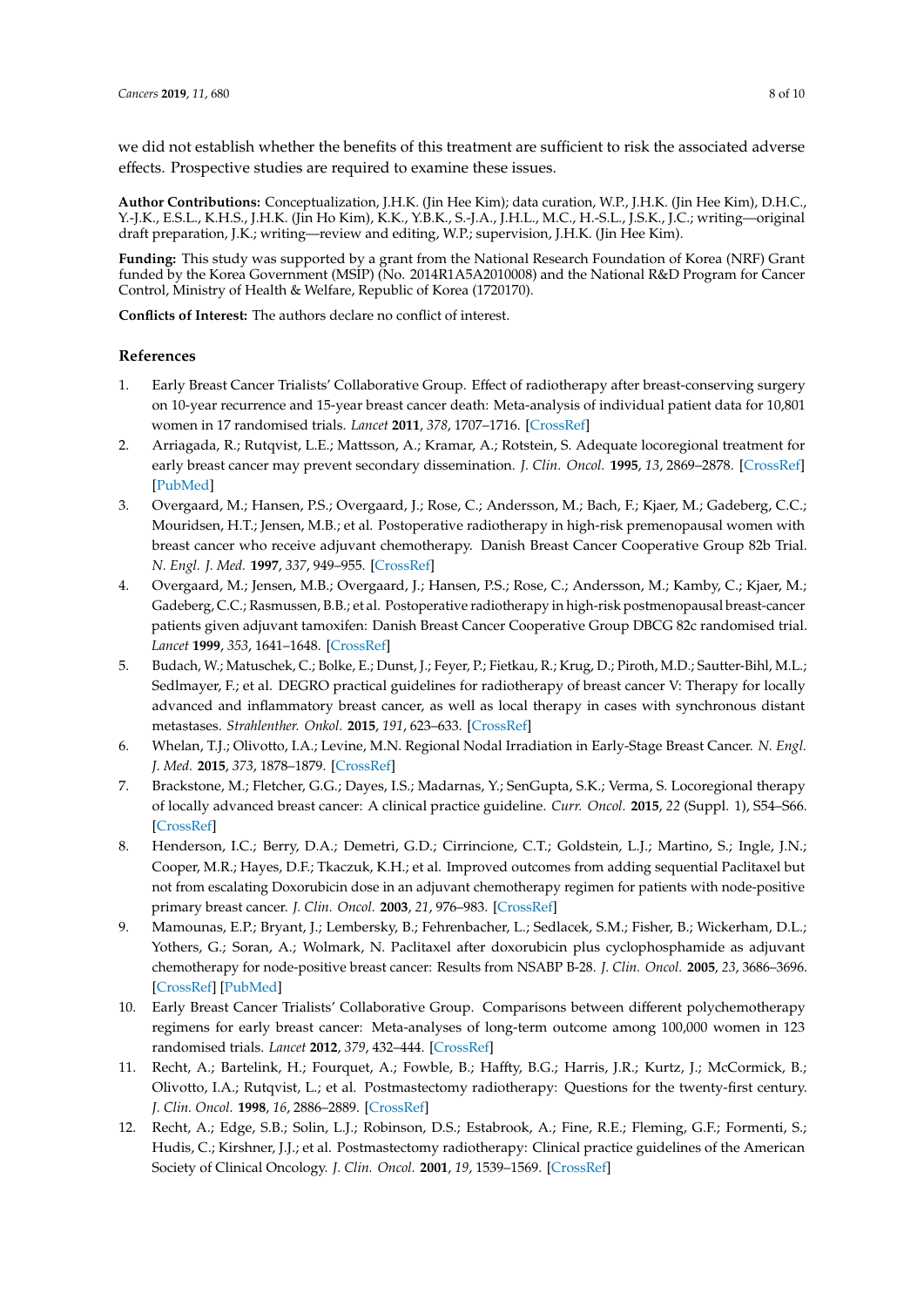- <span id="page-8-0"></span>13. Lee, S.; Park, I.H.; Park, S.; Sohn, J.; Jeong, J.; Ahn, S.G.; Lee, I.J.; Lee, H.K.; Lee, S.A.; Park, W.; et al. Meeting Highlights: The Second Consensus Conference for Breast Cancer Treatment in Korea. *J. Breast Cancer* **2017**, *20*, 228–233. [\[CrossRef\]](http://dx.doi.org/10.4048/jbc.2017.20.3.228) [\[PubMed\]](http://www.ncbi.nlm.nih.gov/pubmed/28970847)
- <span id="page-8-1"></span>14. National Comprehensive Cancer Network. NCCN Clinical Practice Guidelines in Oncology: Breast cancer (version 1.2019). Fort Washington, PA: National Comprehensive Cancer Network; c2017. Available online: https://[www.nccn.org](https://www.nccn.org/professionals/physician_gls/pdf/breast.pdf)/professionals/physician\_gls/pdf/breast.pdf (accessed on 16 May 2019).
- <span id="page-8-2"></span>15. Kim, H.; Park, W.; Yu, J.I.; Choi, D.H.; Huh, S.J.; Kim, Y.-J.; Lee, E.S.; Lee, K.S.; Kang, H.S.; Park, I.H.; et al. Prognostic Impact of Elective Supraclavicular Nodal Irradiation for Patients with N1 Breast Cancer after Lumpectomy and Anthracycline Plus Taxane-Based Chemotherapy (KROG 1418): A Multicenter Case-Controlled Study. *Cancer Res. Treat.* **2017**, *49*, 970–980. [\[CrossRef\]](http://dx.doi.org/10.4143/crt.2016.382) [\[PubMed\]](http://www.ncbi.nlm.nih.gov/pubmed/28052649)
- <span id="page-8-3"></span>16. Yu, J.I.; Park, W.; Huh, S.J.; Choi, D.H.; Lim, Y.H.; Ahn, J.S.; Yang, J.H.; Nam, S.J. Determining which patients require irradiation of the supraclavicular nodal area after surgery for N1 breast cancer. *Int. J. Radiat. Oncol. Biol. Phys.* **2010**, *78*, 1135–1141. [\[CrossRef\]](http://dx.doi.org/10.1016/j.ijrobp.2009.09.037) [\[PubMed\]](http://www.ncbi.nlm.nih.gov/pubmed/20231065)
- <span id="page-8-15"></span>17. Yu, J.I.; Park, W.; Choi, D.H.; Huh, S.J.; Nam, S.J.; Kim, S.W.; Lee, J.E.; Kil, W.H.; Im, Y.H.; Ahn, J.S.; et al. Prognostic Modeling in Pathologic N1 Breast Cancer Without Elective Nodal Irradiation After Current Standard Systemic Management. *Clin. Breast Cancer* **2015**, *15*, e197–e204. [\[CrossRef\]](http://dx.doi.org/10.1016/j.clbc.2015.03.006)
- <span id="page-8-4"></span>18. Kong, M.; Hong, S.E. Predictive factors for supraclavicular lymph node recurrence in N1 breast cancer patients. *Asian Pac. J. Cancer Prev.* **2013**, *14*, 2509–2514. [\[CrossRef\]](http://dx.doi.org/10.7314/APJCP.2013.14.4.2509) [\[PubMed\]](http://www.ncbi.nlm.nih.gov/pubmed/23725165)
- <span id="page-8-5"></span>19. Vinh-Hung, V.; Nguyen, N.P.; Cserni, G.; Truong, P.; Woodward, W.; Verkooijen, H.M.; Promish, D.; Ueno, N.T.; Tai, P.; Nieto, Y.; et al. Prognostic value of nodal ratios in node-positive breast cancer: A compiled update. *Future Oncol.* **2009**, *5*, 1585–1603. [\[CrossRef\]](http://dx.doi.org/10.2217/fon.09.129) [\[PubMed\]](http://www.ncbi.nlm.nih.gov/pubmed/20001797)
- <span id="page-8-6"></span>20. Ahn, S.H.; Kim, H.J.; Lee, J.W.; Gong, G.Y.; Noh, D.Y.; Yang, J.H.; Jung, S.S.; Park, H.Y. Lymph node ratio and pN staging in patients with node-positive breast cancer: A report from the Korean breast cancer society. *Breast Cancer Res. Treat.* **2011**, *130*, 507–515. [\[CrossRef\]](http://dx.doi.org/10.1007/s10549-011-1730-9)
- <span id="page-8-7"></span>21. Megale Costa, L.J.; Soares, H.P.; Gaspar, H.A.; Trujillo, L.G.; Santi, P.X.; Pereira, R.S.; de Santana, T.L.; Pinto, F.N.; del Giglio, A. Ratio between positive lymph nodes and total dissected axillaries lymph nodes as an independent prognostic factor for disease-free survival in patients with breast cancer. *Am. J. Clin. Oncol.* **2004**, *27*, 304–306. [\[CrossRef\]](http://dx.doi.org/10.1097/01.COC.0000071941.70772.DC)
- <span id="page-8-8"></span>22. Kim, J.; Kim, J.H.; Kim, O.B.; Oh, Y.K.; Park, S.G. Clinical significance of the lymph node ratio in N1 breast cancer. *Radiat. Oncol. J.* **2017**, *35*, 227–232. [\[CrossRef\]](http://dx.doi.org/10.3857/roj.2017.00101)
- <span id="page-8-9"></span>23. Early Breast Cancer Trialists' Collaborative Group. Effects of radiotherapy and of differences in the extent of surgery for early breast cancer on local recurrence and 15-year survival: An overview of the randomised trials. *Lancet* **2005**, *366*, 2087–2106. [\[CrossRef\]](http://dx.doi.org/10.1016/S0140-6736(05)67887-7)
- <span id="page-8-10"></span>24. Reddy, S.G.; Kiel, K.D. Supraclavicular nodal failure in patients with one to three positive axillary lymph nodes treated with breast conserving surgery and breast irradiation, without supraclavicular node radiation. *Breast J.* **2007**, *13*, 12–18. [\[CrossRef\]](http://dx.doi.org/10.1111/j.1524-4741.2006.00357.x)
- <span id="page-8-11"></span>25. Strom, E.A.; Woodward, W.A.; Katz, A.; Buchholz, T.A.; Perkins, G.H.; Jhingran, A.; Theriault, R.; Singletary, E.; Sahin, A.; McNeese, M.D. Clinical investigation: Regional nodal failure patterns in breast cancer patients treated with mastectomy without radiotherapy. *Int. J. Radiat. Oncol. Biol. Phys.* **2005**, *63*, 1508–1513. [\[CrossRef\]](http://dx.doi.org/10.1016/j.ijrobp.2005.05.044)
- <span id="page-8-12"></span>26. Early Breast Cancer Trialists' Collaborative Group. Effects of chemotherapy and hormonal therapy for early breast cancer on recurrence and 15-year survival: An overview of the randomised trials. *Lancet* **2005**, *365*, 1687–1717. [\[CrossRef\]](http://dx.doi.org/10.1016/S0140-6736(05)66544-0)
- <span id="page-8-13"></span>27. Lai, S.F.; Chen, Y.H.; Kuo, W.H.; Lien, H.C.; Wang, M.Y.; Lu, Y.S.; Lo, C.; Kuo, S.H.; Cheng, A.L.; Huang, C.S. Locoregional recurrence risk for postmastectomy breast cancer patients with T1-2 and one to three positive lymph nodes receiving modern systemic treatment without radiotherapy. *Ann. Surg. Oncol.* **2016**, *23*, 3860–3869. [\[CrossRef\]](http://dx.doi.org/10.1245/s10434-016-5435-5)
- <span id="page-8-14"></span>28. Coen, J.J.; Taghian, A.G.; Kachnic, L.A.; Assaad, S.I.; Powell, S.N. Risk of lymphedema after regional nodal irradiation with breast conservation therapy. *Int. J. Radiat. Oncol. Biol. Phys.* **2003**, *55*, 1209–1215. [\[PubMed\]](http://www.ncbi.nlm.nih.gov/pubmed/12654429)